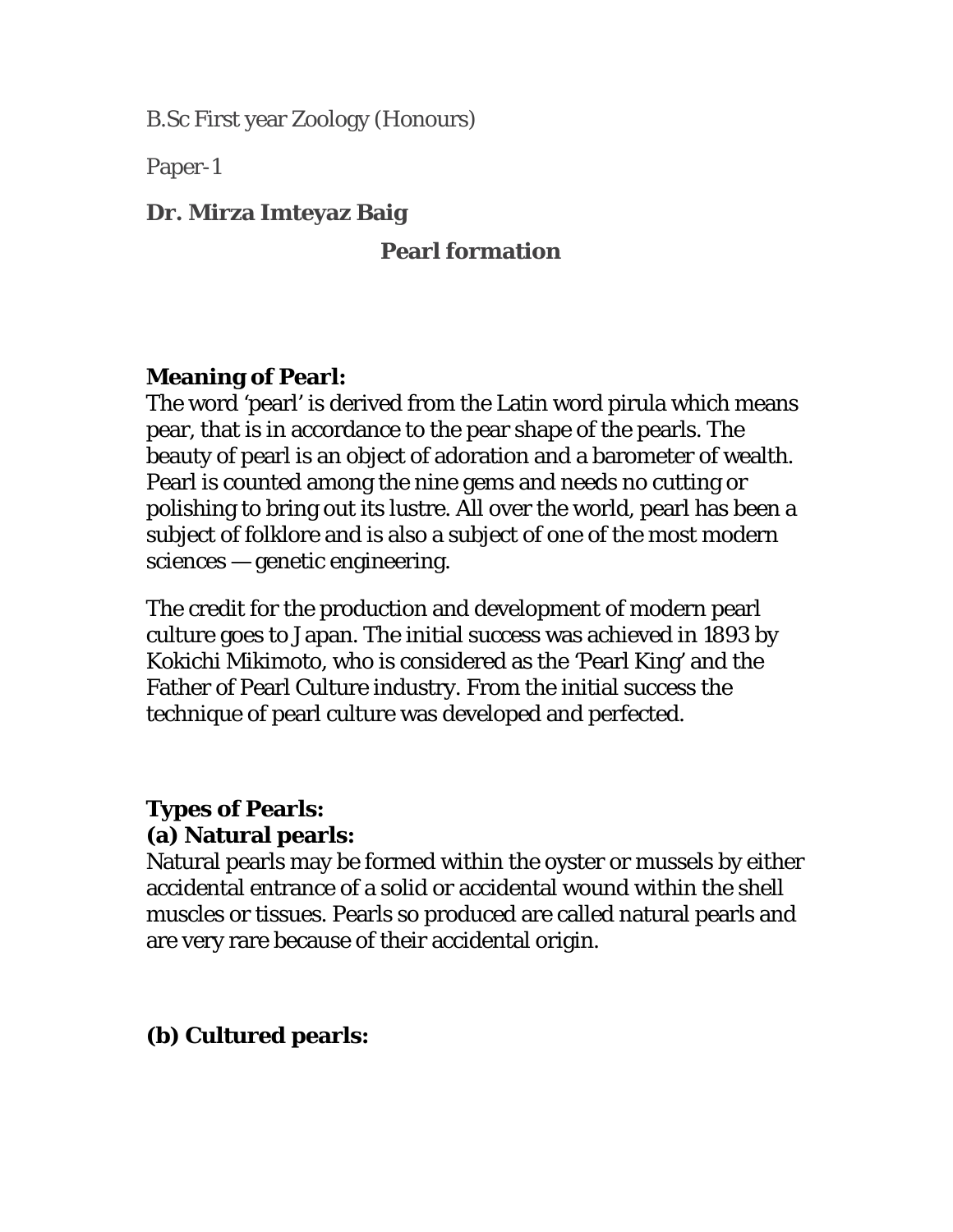Cultured pearls are produced by human interference, when the pearls are produced through the process of culture of pearl producing oysters or mussels.

## **(c) Artificial pearls:**

Such pearls are cheap imitations made of plastics, glass, fish scales, etc. with an artificial luster.

# **Pearl Producing Molluscs:**

Any mollusc, which has the mother-of-pearl layer on the inner surface of its shell, is generally capable of producing a pearl. However, pearl as a jewel is only produced by a few species, which are listed below.

## **Pearl oysters:**

Pinctada fucta, Pinctada margaritifera and Pinctada maxima are the three prime species of pearl oysters and produce superior quality pearls.

# **Formation of Pearl: (a) Natural pearl:**

Pearl is formed due to secretion of the mantle tissue. The nacreous layer of the pearl is secreted by the outer epithelial layer of the mantle. This layer has the capability to rearrange and regenerate itself and remain viable when disturbed and also when transplanted in other tissues of the animal. The inner epithelium and the connective tissue, on the other hand, would disintegrate when transplanted.

## **A natural pearl is formed by the following way:**

(1) The outer epithelial layer of the mantle accidentally falls into the body of the pearl oyster.

(2) It regenerates a sac consisting of a single layer of cells, thus forming the pearl sac.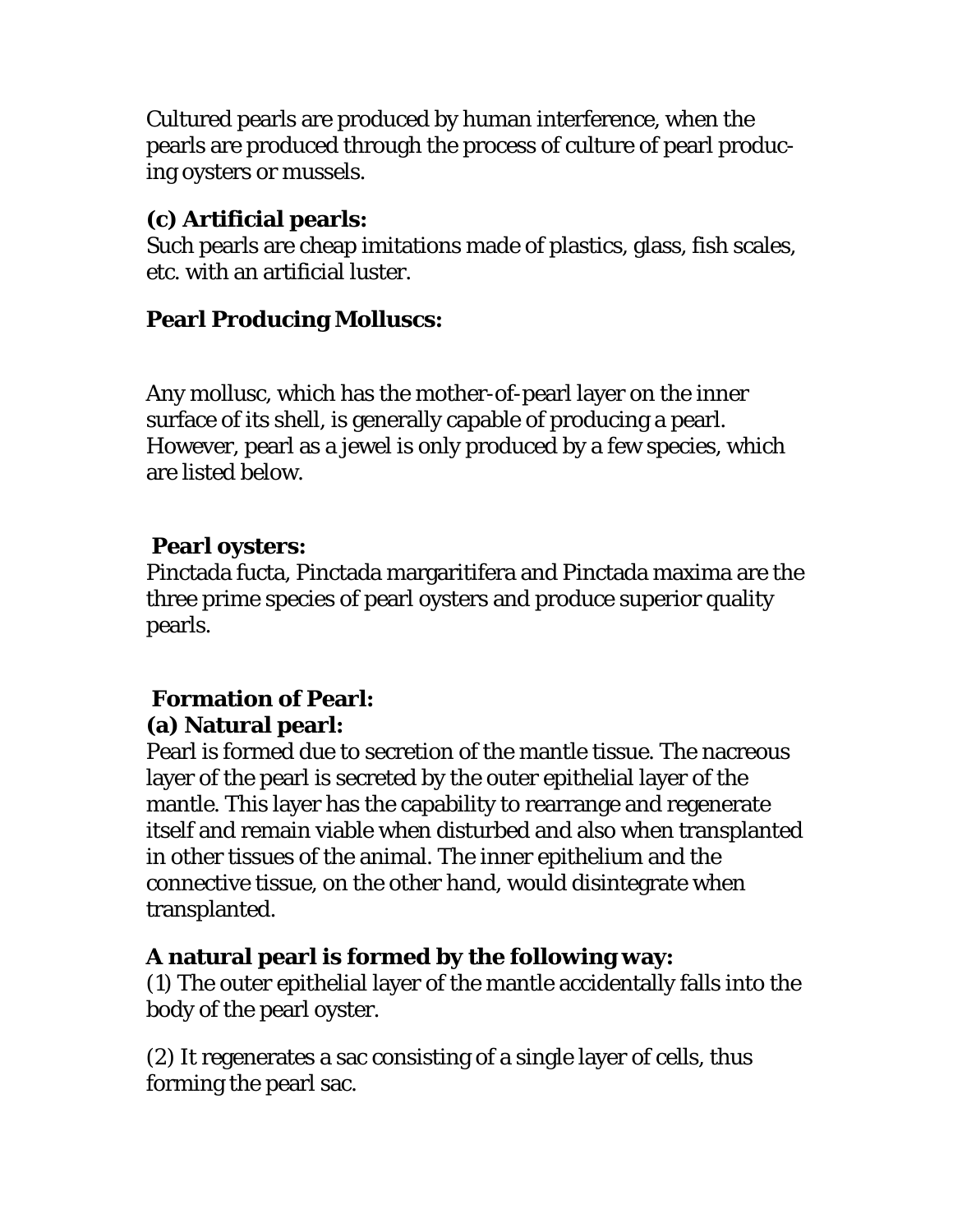(3) Sometimes a foreign body accidently enters into the body of the oyster, when the shells remain open, and gets trapped between the shell and the mantle. The outer epithelium of the mantle invaginates and form the pearl sac.

(4) Inside the pearl sac, as a result of secretion of nacre, a natural pearl grows.

(5) The secretion of nacre continues till the end of life of the pearl oyster, thereby forming/producing a beautiful, natural pearl.

From the figure it is to be noted that every pearl has a nucleus (however tiny it may be) at its core. However, 'pearl without nucleus' may rarely be formed and would obviously be a contradiction.

Such possibility occurs when a few decayed blood cells or epithelial cells might provide the basis for pearl formation, which subsequently disintegrates totally. When such a pearl is cut, it reveals no nucleus and appears to be formed entirely of mother-ofpearl layers.



Nacreous layer and nacre glands of pearl oyster.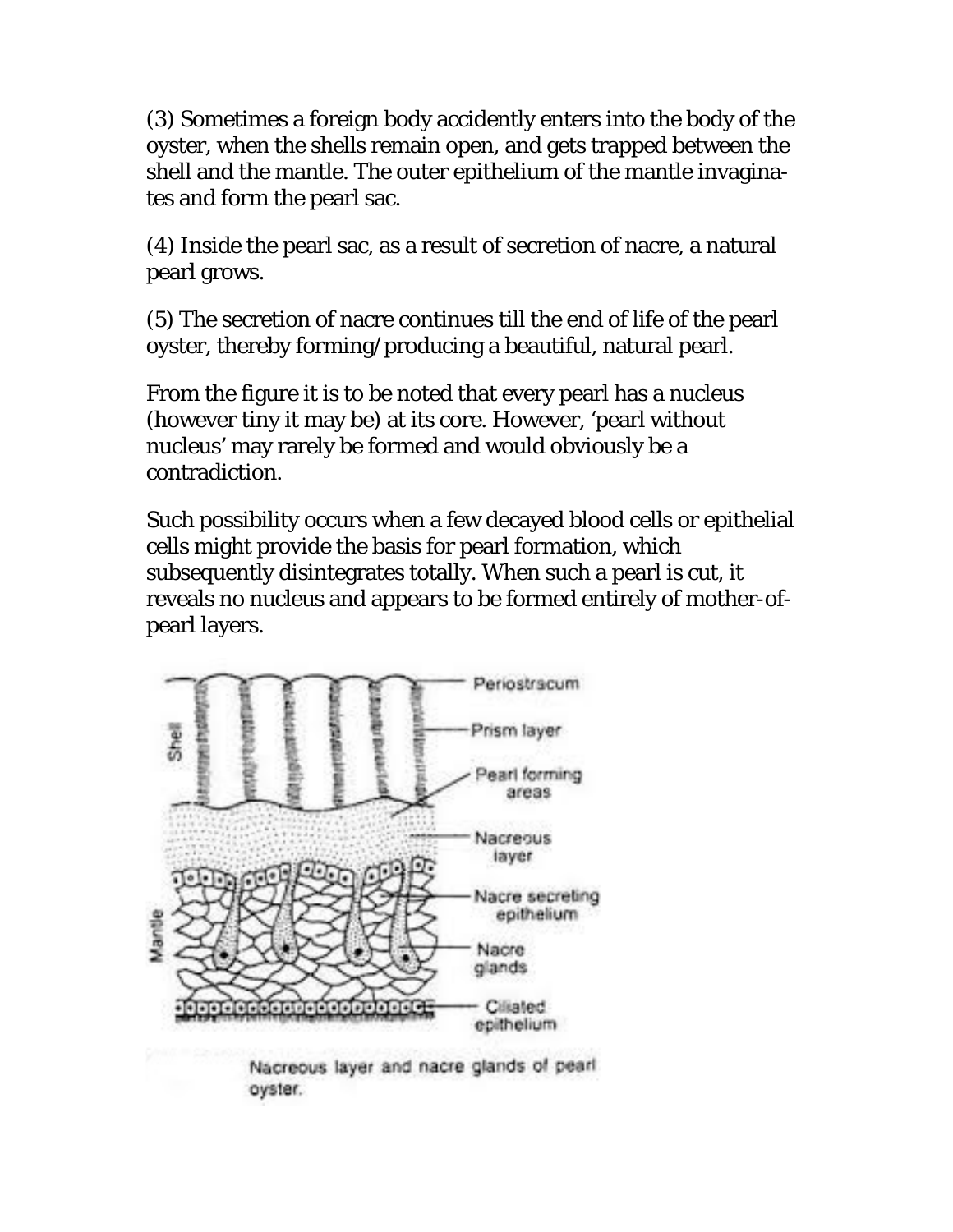

## **(b) Cultured pearl:**

The technique of the formation of natural pearl is manipulated in the cultured pearl formation process.

### **Here for the formation of pearl, the two pre-requisites are:**

(1) The outer epithelium of the mantle lobe and

(2) A core substance or nucleus.

# **(i) Formation of pearl sac:**

Here, a small piece of mantle from a donor oyster is grafted skillfully into the gonad of the recipient oyster along with a nucleus. The outer epithelium of the grafted mantle piece regenerates itself around the implanted nucleus and forms a pearl sac.

This pearl sac secretes and deposits nacre or mother-of-pearl around the nucleus, thus resulting into a pearl. As this pearl is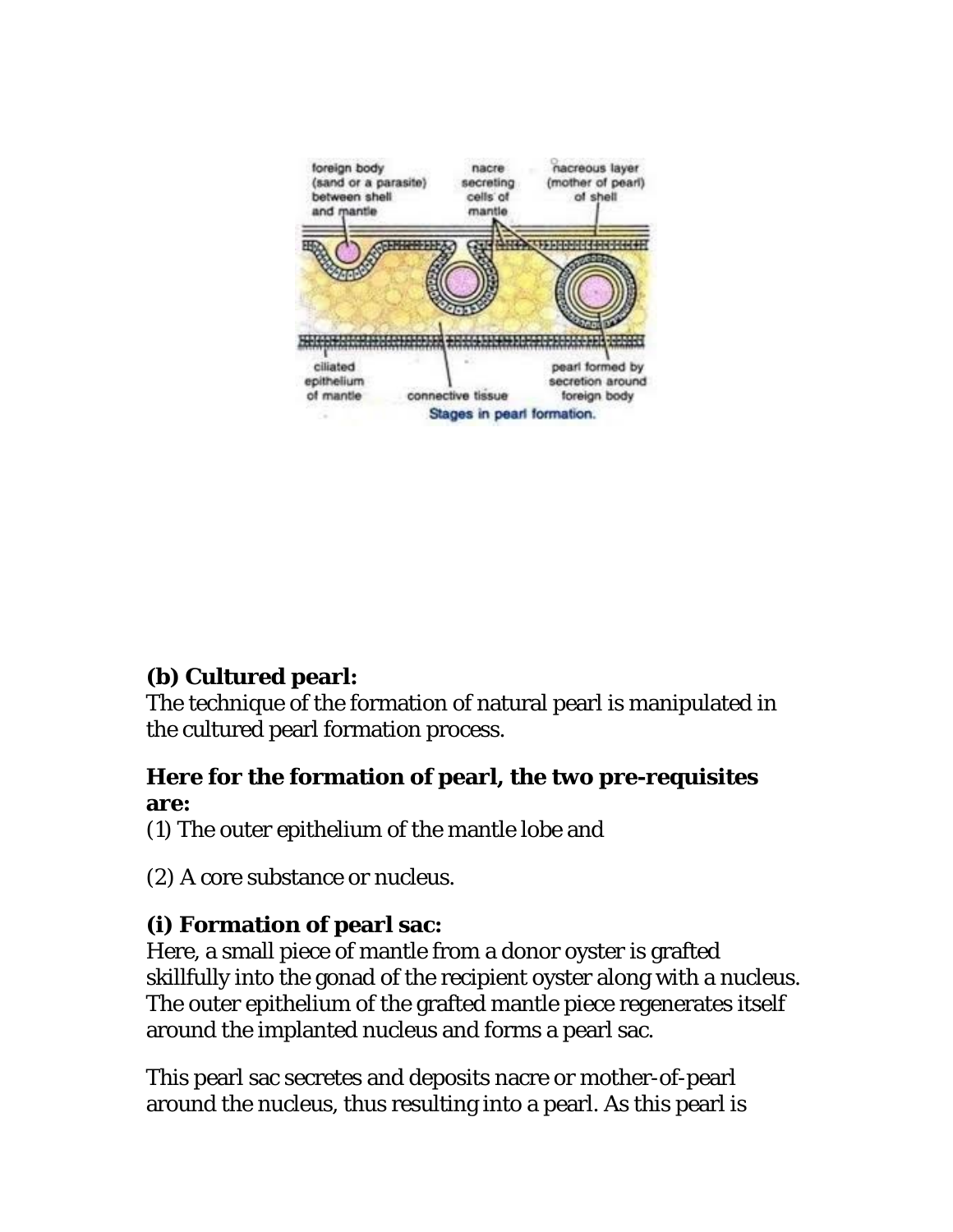produced through manipulation (surgery) in the oyster and by further cultivation of the seeded oyster, it is thus called the cultured pearl. The half- pearl is produced by inserting the nuclei on the nacreous face of the shell at appropriate sites.

# **(ii) Secretion of pearl forming matters:**

Initially, after the formation of pearl sac, its internal part is alkaline and the secretion contains organic substances such as Keratin. The secretion is due to the prismatic layer containing calcites. The internal part of pearl sac later becomes acidic and subsequently neutral. The secretive matter ultimately becomes pearl forming material.

## **(iii) Calcium absorption and formation of calcium carbonate:**

The main ingredient of pearl is calcium carbonate (calcite and aragonite). In pearl oysters the main source of calcium is food. However, the gill, mantle and fool can directly absorb calcium from water.

In case of the gills, the calcium absorption power is strong and its rejection capacity is meagre, while, in the mantle both absorption and rejection of calcium are very strong. Thus, the gills are considered to be the most ideal organ for absorption and storing of calcium in pearl oysters.

Calcium absorbed through food and from water slowly moves into the pallium through blood. The carrying of calcium in the body depends mainly upon the role played by alkaline phosphatase present in the epithelial cells of the connective tissue and mantle of the pearl sac. Alkaline phosphatase combines with the calcium ion (Ca+2) to form phosphate and other salts.

The calcium ion in the presence of phosphatase gains energy and passes through the mantle to be absorbed by its epidermal cells. This is then carried to the connective tissue of the pearl sac.